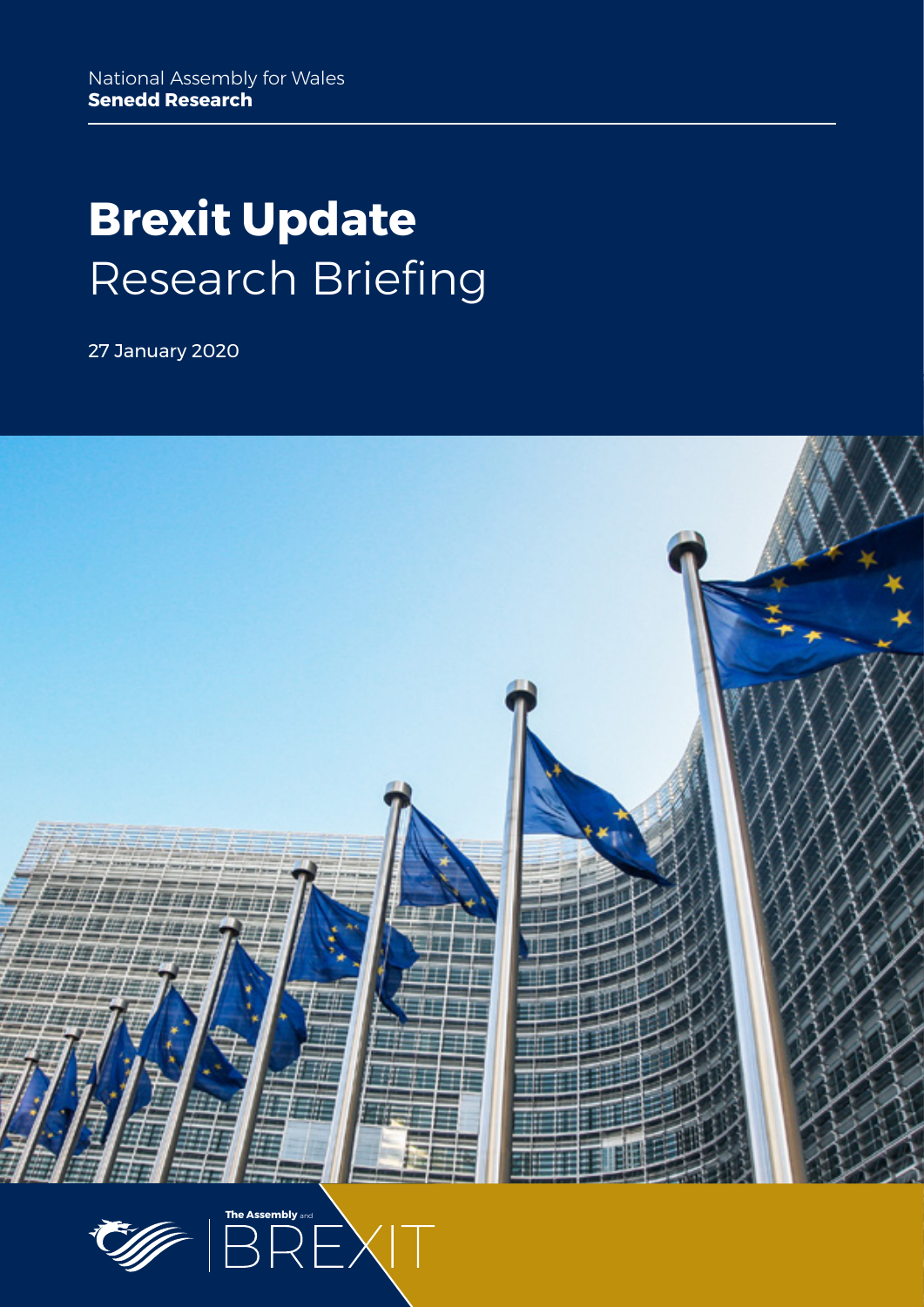

The National Assembly for Wales is the democratically elected body that represents the interests of Wales and its people, makes laws for Wales, agrees Welsh taxes and holds the Welsh Government to account.

#### **© National Assembly for Wales Commission Copyright 2020**

The text of this document may be reproduced free of charge in any format or medium providing that it is reproduced accurately and not used in a misleading or derogatory context. The material must be acknowledged as copyright of the National Assembly for Wales Commission and the title of the document specified.

# **Brexit Update** Research Briefing

27 January 2020

An electronic copy of this document can be found on the National Assembly website: **www.assembly.wales**

Copies of this document can also be obtained in accessible formats including Braille, large print, audio or hard copy from:

**National Assembly for Wales Cardiff Bay CF99 1NA**

Tel: **0300 200 6315** Email: **[Nigel.Barwise@Assembly.Wales](mailto:Nigel.Barwise%40Assembly.Wales?subject=)** Twitter: **[@SeneddResearch](http://www.twitter.com/@SeneddResearch)** Blog: **[SeneddResearch.blog](http://SeneddResearch.blog)** LinkedIn: **Senedd Research, National Assembly for Wales** National Assembly for Wales **Senedd Research**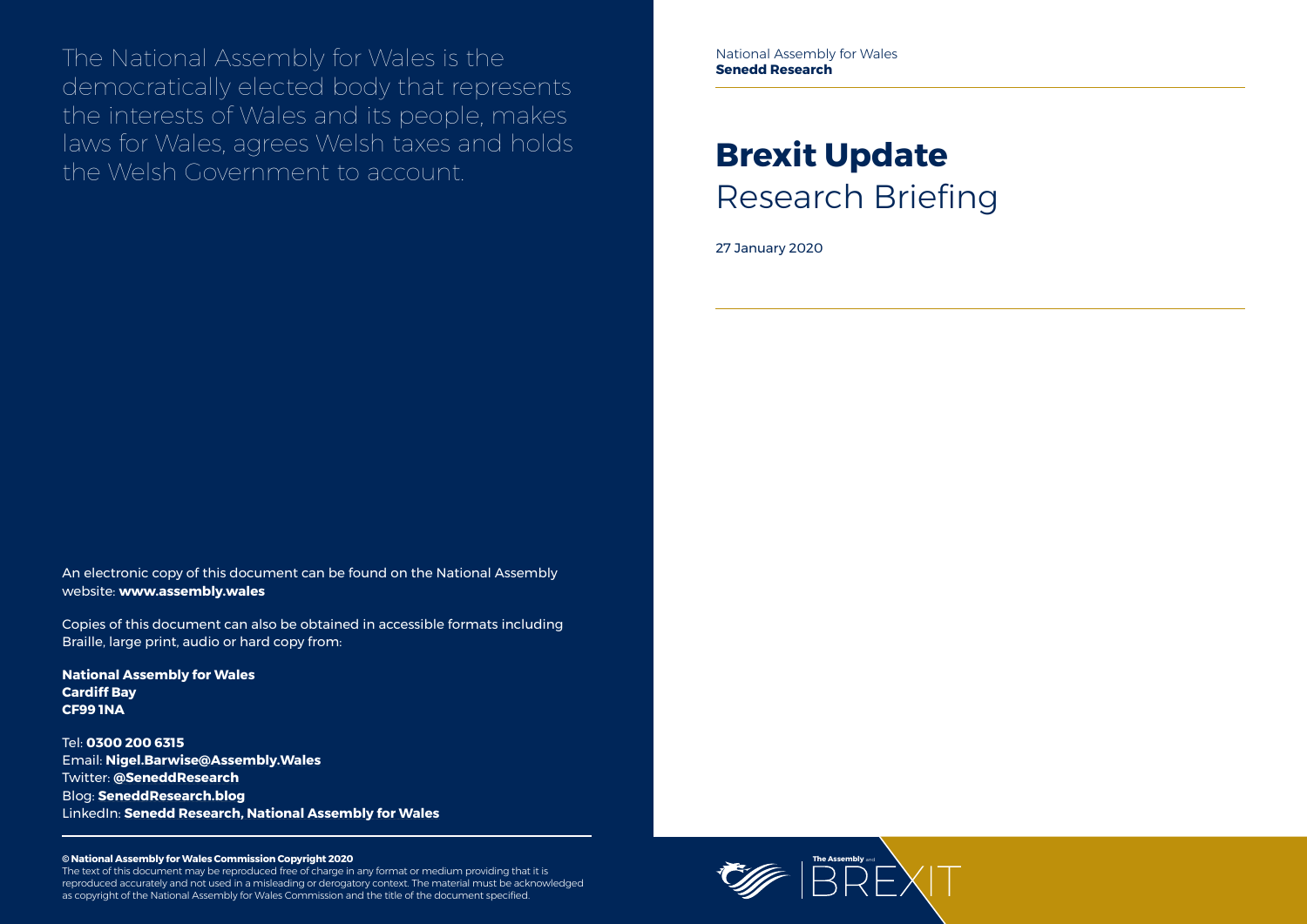## Contents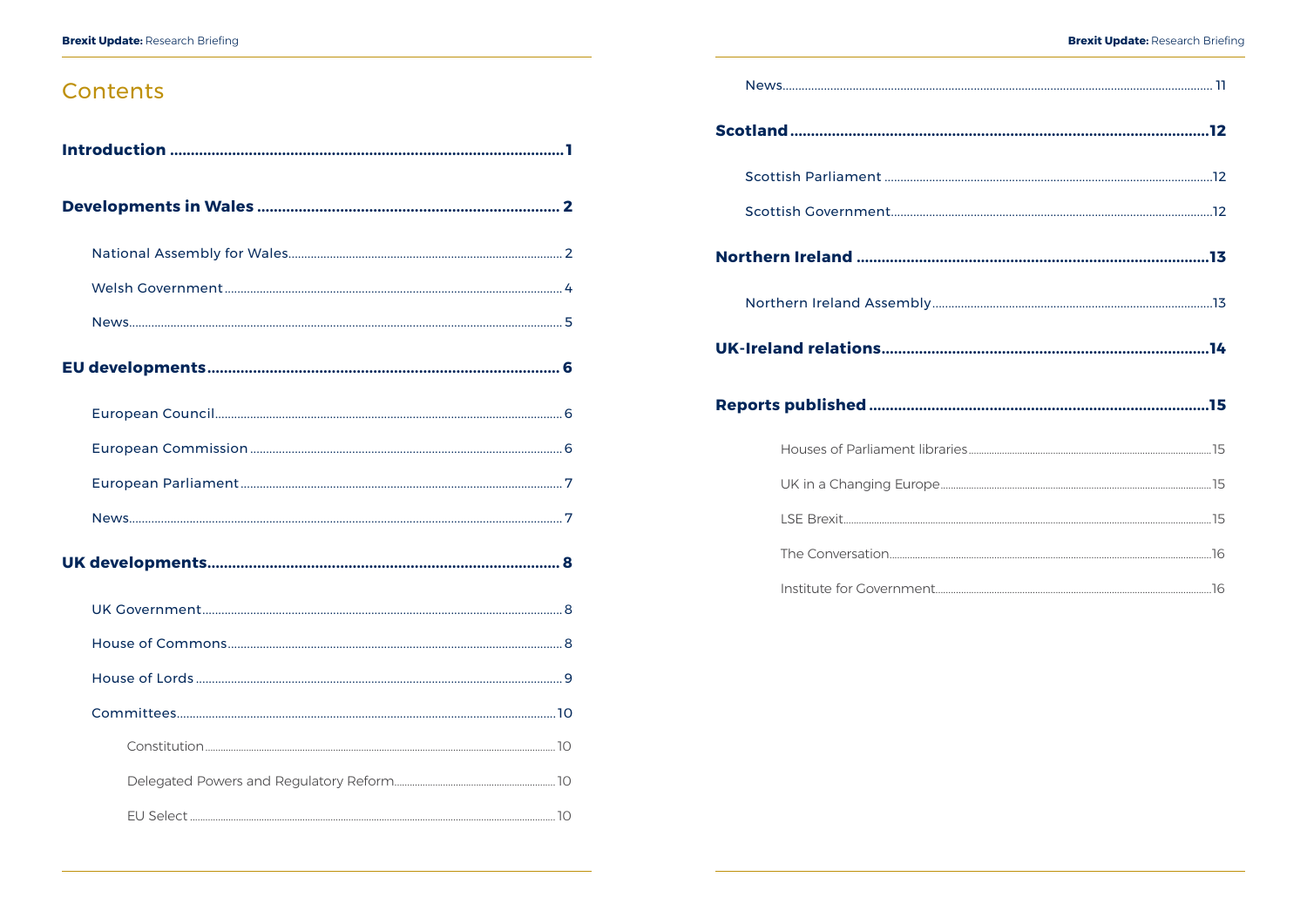## <span id="page-3-0"></span>Introduction

This paper provides an update on the most recent developments on Brexit of relevance to Wales. It covers developments in Wales, the EU, Westminster, Scotland and Northern Ireland. The period covered is 7 - 21 January 2020, although reference is made to later events where information is available at the time of final drafting.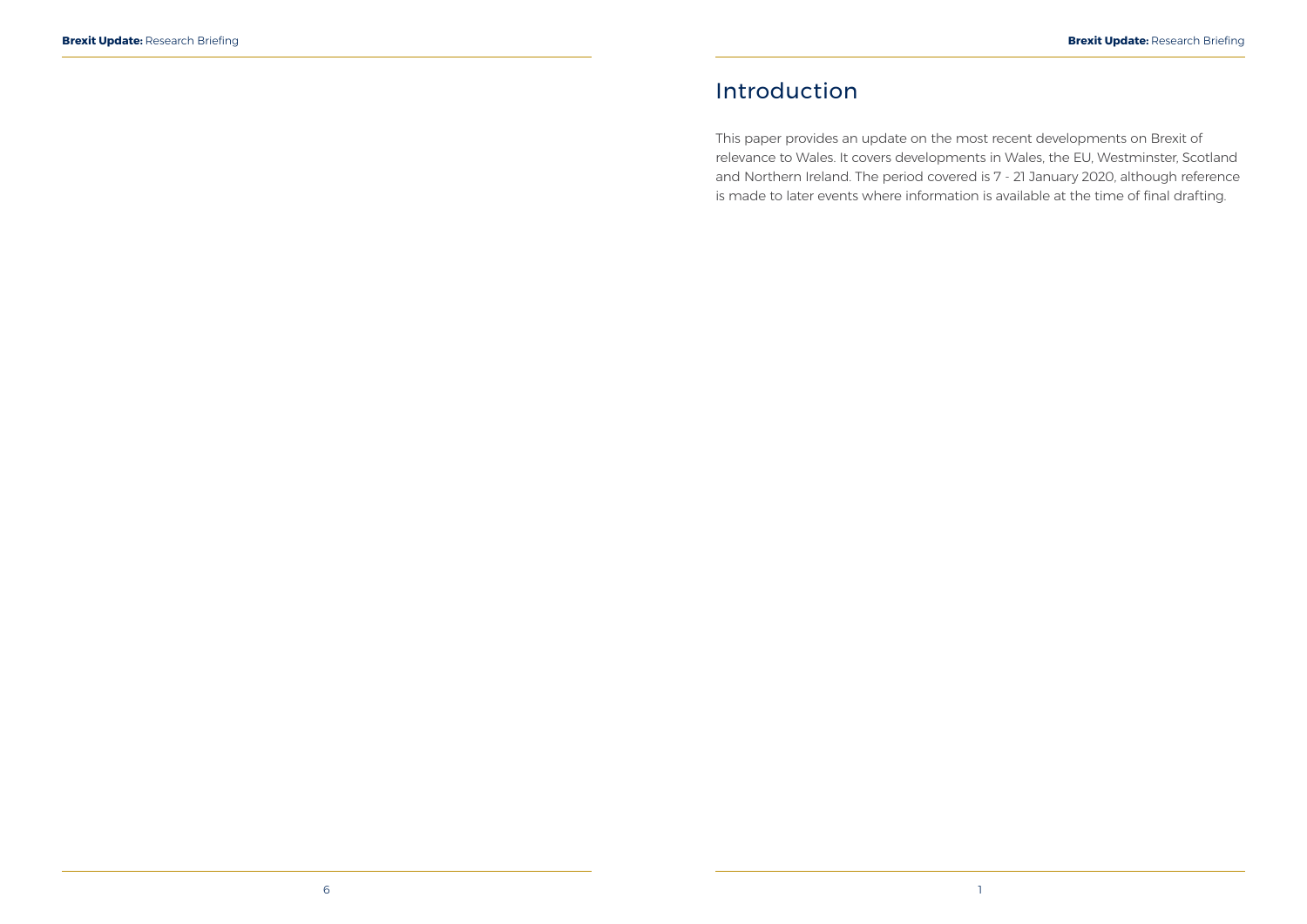## <span id="page-4-0"></span>Developments in Wales

### National Assembly for Wales

#### **External Affairs and Additional Legislation Committee**

The External Affairs and Additional Legislation (EAAL) Committee is the lead Committee in the Assembly for co-ordinating the Brexit-related activities of Committees.

The Committee published its report **[European Union \(Withdrawal Agreement\)](https://www.assembly.wales/laid%20documents/cr-ld12965/cr-ld12965%20-e.pdf)  [Bill: Legislative consent](https://www.assembly.wales/laid%20documents/cr-ld12965/cr-ld12965%20-e.pdf)** (PDF 284 KB) on 16 January.

The EAAL Committee is currently undertaking work on **[International Agreements,](http://senedd.assembly.wales/mgIssueHistoryHome.aspx?IId=25276) [Scrutiny of Common Frameworks](http://senedd.assembly.wales/mgIssueHistoryHome.aspx?IId=23807), [Scrutiny of the Welsh Government's](http://senedd.assembly.wales/mgIssueHistoryHome.aspx?IId=26987)  [International Strategy](http://senedd.assembly.wales/mgIssueHistoryHome.aspx?IId=26987)** and **[the negotiations between the UK and EU.](http://www.senedd.assembly.wales/mgIssueHistoryHome.aspx?IId=25020&Opt=0)**

- **13 January: After noting papers the Committee met in private. The webcast can** be **[seen here](http://www.senedd.tv/Meeting/Archive/c886f178-bdc3-4115-bfe2-bf0eda30276c?autostart=True)**; and
- <sup>2</sup> 20 January: After noting papers the Committee met in private. The webcast can be **[seen here](http://www.senedd.tv/Meeting/Archive/ead1cb88-1852-42f8-a0a2-0fe22f6a8452?autostart=True)**.

**[Home Office regarding the Committee's report on changes to freedom of](http://senedd.assembly.wales/documents/s97160/Correspondence%20from%20the%20Home%20Office%20to%20the%20Chair%20regarding%20the%20Committees%20report%20on%20changes%20to%20free.pdf)  [movement after Brexit - implications for Wales](http://senedd.assembly.wales/documents/s97160/Correspondence%20from%20the%20Home%20Office%20to%20the%20Chair%20regarding%20the%20Committees%20report%20on%20changes%20to%20free.pdf)** - 10 December 2019 (PDF 2 MB);

On 20 January the Committee published its report **[The Withdrawal Agreement](https://www.assembly.wales/laid%20documents/cr-ld12971/cr-ld12971-e.pdf)  [Implications for Wales \(January 2020\)](https://www.assembly.wales/laid%20documents/cr-ld12971/cr-ld12971-e.pdf)** (PDF 298 KB).

The most recent sessions of the EAAL Committee were:

On 13 January the Committee noted correspondence from the:

**[First Minister regarding Brexit preparedness](http://senedd.assembly.wales/documents/s97154/Correspondence%20from%20the%20First%20Minister%20to%20the%20Chair%20regarding%20Brexit%20preparedness%20-%206%20December%202019.pdf)** - 6 December 2019 (PDF 270 KB);

**[Counsel General and Brexit Minister regarding Brexit preparedness](http://senedd.assembly.wales/documents/s97159/Correspondence%20from%20the%20Counsel%20General%20and%20Brexit%20Minister%20to%20the%20Chair%20regarding%20Brexit%20preparedne.pdf)** - 7 January 2020 (PDF 504 KB); and

**[First Minister regarding the European Union \(Withdrawal Agreement\) Bill](http://senedd.assembly.wales/documents/s97261/Correspondence%20from%20the%20First%20Minister%20to%20the%20Chair%20regarding%20the%20European%20Union%20Withdrawal%20Agreeme.pdf)** - 8 January 2020 (PDF 27 KB).

On 20 January the Committee noted letters from the:

- **[Counsel General and Brexit Minister in response to the Committee's report](http://senedd.assembly.wales/documents/s97579/Correspondence%20from%20the%20Counsel%20General%20and%20Brexit%20Minister%20to%20the%20Chair%20in%20response%20to%20the%20Committe.pdf)  [on freedom of movement after Brexit - the implications for Wales](http://senedd.assembly.wales/documents/s97579/Correspondence%20from%20the%20Counsel%20General%20and%20Brexit%20Minister%20to%20the%20Chair%20in%20response%20to%20the%20Committe.pdf)** - 20 December 2019 (PDF 637 KB);
- **[First Minister regarding the EU \(Withdrawal Agreement\) Bill](http://senedd.assembly.wales/documents/s97531/Correspondence%20from%20the%20First%20Minister%20to%20the%20Chair%20regarding%20the%20EU%20Withdrawal%20Agreement%20Bill.pdf) 13 January** 2020 (PDF 381 KB); and
- **Minister for International Relations and the Welsh Language regarding the [Government's international strategy](http://senedd.assembly.wales/documents/s97578/Correspondence%20from%20the%20Minister%20for%20International%20Relations%20and%20the%20Welsh%20Language%20to%20the%20Chair%20reg.pdf)** - 14 January 2020 (PDF 160 KB)

#### **Other Committees**

The Constitutional and Legislative Affairs (CLA) Committee publishes reports on Subordinate Legislation relating to the UK's exit from the EU. They can be found on the **[Committee's webpages](http://senedd.assembly.wales/mgIssueHistoryHome.aspx?IId=20735)**. The Committee is currently carrying out an inquiry into **[Wales' Changing Constitution](http://www.senedd.assembly.wales/mgIssueHistoryHome.aspx?IId=25963)** including consideration of the implications of Brexit for the Welsh devolution settlement. On 17 January the Committee published its report **[The Welsh Government's Legislative Consent Memorandum on the](https://www.assembly.wales/laid%20documents/cr-ld12967/cr-ld12967-e.pdf)  [European Union \(Withdrawal Agreement\) Bill](https://www.assembly.wales/laid%20documents/cr-ld12967/cr-ld12967-e.pdf)** (PDF 164 KB)

#### **Plenary**

7 January: **[Statement by the Minister for International Relations and Welsh](https://record.assembly.wales/Plenary/6071)  [Language: Update on Trade Policy](https://record.assembly.wales/Plenary/6071).**

8 January: **[Questions to the Minister for International Relations and Welsh](https://record.assembly.wales/Plenary/6072)  [Language.](https://record.assembly.wales/Plenary/6072)**

14 January: **[Statement by the Minister for International Relations and Welsh](https://record.assembly.wales/Plenary/6073)  [Language: International Strategy; and Statement by the Counsel General and](https://record.assembly.wales/Plenary/6073)  [Brexit Minister: Update on Regional Investment in Wales](https://record.assembly.wales/Plenary/6073)**.

21 January: **[Legislative Consent Motion on the European Union \(Withdrawal](https://record.assembly.wales/Plenary/6075)  [Agreement\) Bill](https://record.assembly.wales/Plenary/6075)**.

22 January: **[Questions to the Counsel General and Brexit Minister \(in respect of](https://record.assembly.wales/Plenary/6076)  [his Brexit Minister responsibilities\); Legislative Consent Motion on the Direct](https://record.assembly.wales/Plenary/6076)  [Payments to Farmers \(Legislative Continuity\) Bill; Debate on the External](https://record.assembly.wales/Plenary/6076)  [Affairs and Additional Legislation Committee Report: Changes to freedom of](https://record.assembly.wales/Plenary/6076)  [movement after Brexit—Implications for Wales; Debate: Workforce Skills Post](https://record.assembly.wales/Plenary/6076)  [Brexit](https://record.assembly.wales/Plenary/6076)**.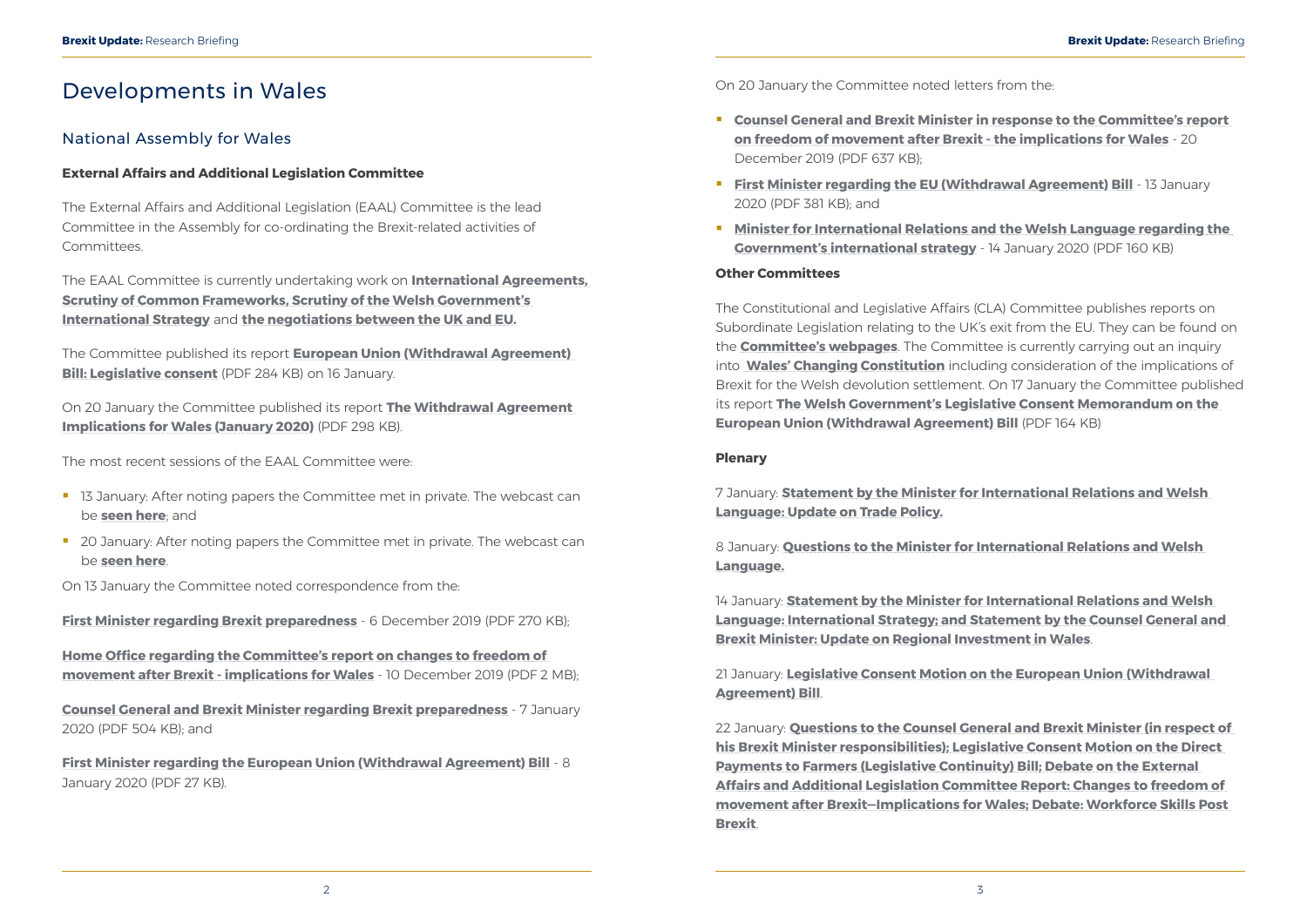#### <span id="page-5-0"></span>**Senedd Research publications**

Senedd Research blog articles and research briefings are published on **[In Brief/](https://assemblyinbrief.wordpress.com/) [Pigion.](https://seneddymchwil.blog/)** The latest Brexit related publications are:

- **[Wales and the Queen's Speech](https://seneddresearch.blog/2020/01/15/wales-and-the-queens-speech/);**
- **[Assembly to debate giving consent to the UK Direct Payments to Farmers](https://seneddresearch.blog/2020/01/15/assembly-to-debate-giving-consent-to-the-uk-direct-payments-to-farmers-bill/)  [Bill](https://seneddresearch.blog/2020/01/15/assembly-to-debate-giving-consent-to-the-uk-direct-payments-to-farmers-bill/);**
- **[What will the UK's new immigration system mean for Wales?;](https://seneddresearch.blog/2020/01/17/what-will-the-uks-new-immigration-system-mean-for-wales/)** and
- **[European Union \(Withdrawal Agreement\) Bill An Update](https://seneddresearch.blog/2020/01/21/european-union-withdrawal-agreement-bill-an-update/)**.

#### Welsh Government

7 January: **[Oral Statement: Update on Trade Policy](https://gov.wales/oral-statement-update-trade-policy)**.

10 January: **[Another boost for Welsh manufacturing thanks to EU funds](https://gov.wales/another-boost-for-welsh-manufacturing-thanks-to-eu-funds)**.

13 January: **[Wales' interests must be fully considered post-Brexit – Lesley](https://gov.wales/wales-interests-must-be-fully-considered-post-brexit-lesley-griffiths)  [Griffiths](https://gov.wales/wales-interests-must-be-fully-considered-post-brexit-lesley-griffiths)**.

17 January: **[NFU Cymru responds to the publication of the UK Government's](https://www.nfu-cymru.org.uk/news/publication-of-the-uk-governments-agriculture-bill/nfu-cymru-responds-to-the-publication-of-the-uk-governments-agriculture-bill/)  [Agriculture Bill](https://www.nfu-cymru.org.uk/news/publication-of-the-uk-governments-agriculture-bill/nfu-cymru-responds-to-the-publication-of-the-uk-governments-agriculture-bill/)** (National Farmers Union Cymru).

14 January: **[A new International Strategy for Wales](https://gov.wales/a-new-international-strategy-for-wales)**.

14 January: **[Written Statement: Direct Payments to Farmers \(Legislative](https://gov.wales/written-statement-direct-payments-farmers-legislative-continuity-bill)  [Continuity\) Bill](https://gov.wales/written-statement-direct-payments-farmers-legislative-continuity-bill)**.

16 January: **[Written Statement: UK Agriculture Bill](https://gov.wales/written-statement-uk-agriculture-bill)**.

17 January: **[New funding to support disabled people after Brexit](https://gov.wales/new-funding-support-disabled-people-after-brexit)**.

20 January: **[Written Statement: The Future UK/EU Relationship: Negotiating](https://gov.wales/written-statement-future-ukeu-relationship-negotiating-priorities-wales)  [Priorities for Wales](https://gov.wales/written-statement-future-ukeu-relationship-negotiating-priorities-wales)**.

21 January: **[Information and certainty crucial for farmers to plan for the future –](https://gov.wales/information-and-certainty-crucial-farmers-plan-future-lesley-griffiths)  [Lesley Griffiths](https://gov.wales/information-and-certainty-crucial-farmers-plan-future-lesley-griffiths)**.

21 January: **[Written Statement: Joint Ministerial Committee \(EU Negotiations\)](https://gov.wales/written-statement-joint-ministerial-committee-eu-negotiations-0)**.

#### News

13 January: **[New Agriculture Bill Must Not Leave Tenant Farmers Out in the Cold](https://www.tfa.org.uk/tfa-media-release-mr20-02-new-agriculture-bill-must-not-leave-tenant-farmers-out-in-the-cold/)** (Tenant Farmers Association (TFA)).

20 January: **[New Agriculture Bill in Better Shape Than Its Predecessor](https://www.tfa.org.uk/tfa-media-release-mr20-03-new-agriculture-bill-in-better-shape-than-its-predecessor/)** (TFA).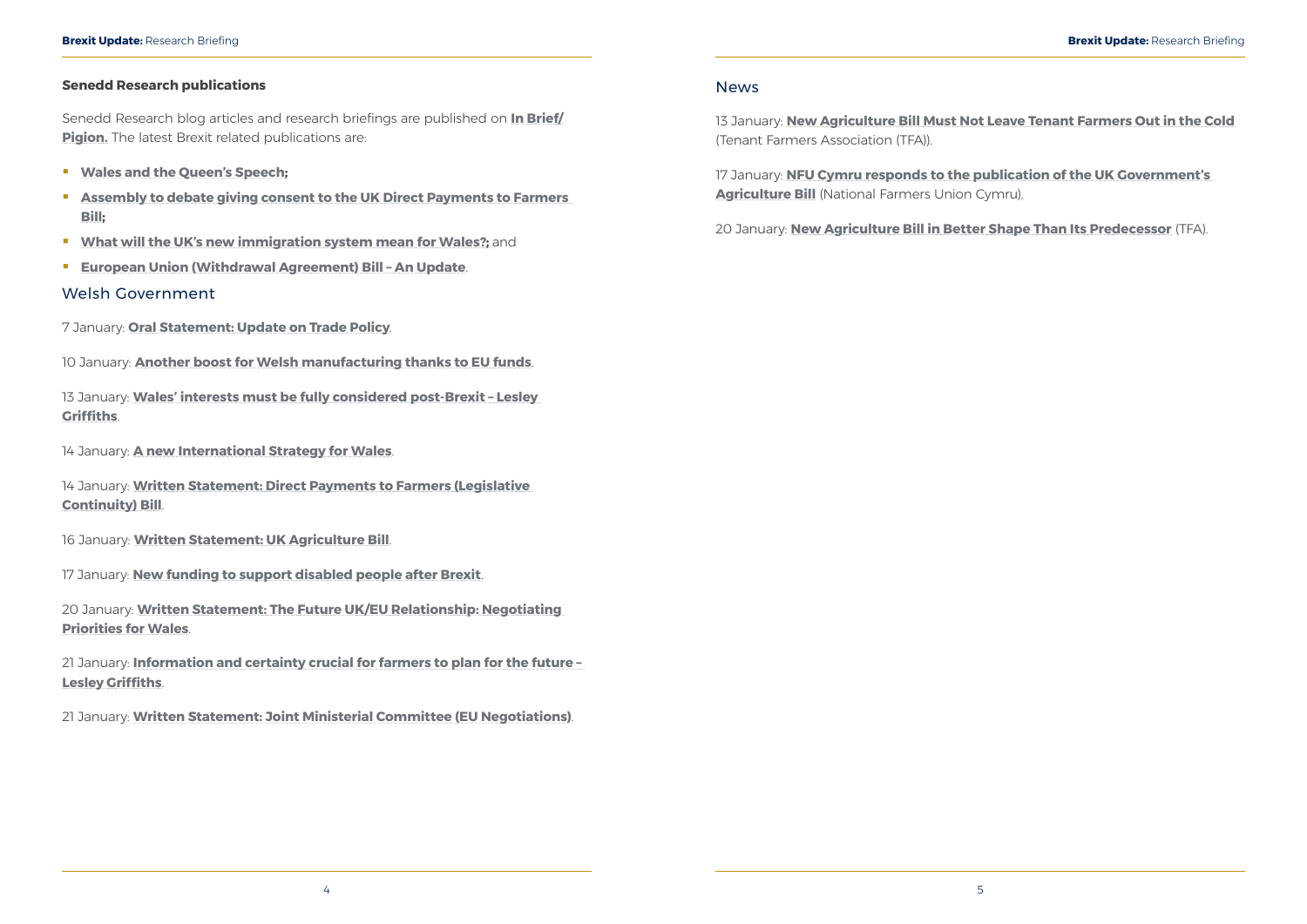## <span id="page-6-0"></span>EU developments

### European Council

9 January: **[Remarks by President Charles Michel after his meeting with Prime](https://www.consilium.europa.eu/en/press/press-releases/2020/01/09/remarks-by-president-charles-michel-after-his-meeting-with-prime-minister-of-croatia-andrej-plenkovic/)  [Minister of Croatia Andrej Plenković](https://www.consilium.europa.eu/en/press/press-releases/2020/01/09/remarks-by-president-charles-michel-after-his-meeting-with-prime-minister-of-croatia-andrej-plenkovic/)**.

### European Commission

8 January: **[Speech by President von der Leyen at the London School of](https://ec.europa.eu/commission/presscorner/detail/en/speech_20_3)  [Economics on 'Old friends, new beginnings: building another future for the EU-](https://ec.europa.eu/commission/presscorner/detail/en/speech_20_3)[UK partnership'](https://ec.europa.eu/commission/presscorner/detail/en/speech_20_3)**.

8 January: **[Readout of the meeting between President Ursula von der Leyen and](https://ec.europa.eu/commission/presscorner/detail/en/statement_20_10)  [Prime Minister Boris Johnson](https://ec.europa.eu/commission/presscorner/detail/en/statement_20_10)**.

9 January: **[Remarks by Michel Barnier at the European Commission](https://ec.europa.eu/commission/presscorner/detail/en/statement_20_13)  [Representation in Sweden](https://ec.europa.eu/commission/presscorner/detail/en/statement_20_13)**.

14 January: **[Trade/WTO: EU, U.S. and Japan agree on new ways to strengthen](https://ec.europa.eu/commission/presscorner/detail/en/ip_20_43)  [global rules on industrial subsidies](https://ec.europa.eu/commission/presscorner/detail/en/ip_20_43)**. The parties issued a **[joint statement](https://trade.ec.europa.eu/doclib/docs/2020/january/tradoc_158567.pdf)**.

- **[Law enforcement and judicial cooperation in criminal matters](https://ec.europa.eu/commission/sites/beta-political/files/seminar-20200116-lawenf_en.pdf)** (PDF 2.9 MB);
- **[Foreign policy, security and defence](https://ec.europa.eu/commission/sites/beta-political/files/seminar-20200117-_forpolsecdef_en.pdf)** (PDF 876 KB);
- **[UK participation in Union programmes](https://ec.europa.eu/commission/sites/beta-political/files/seminar-20200120-programmes_en.pdf)** (PDF 731 KB);
- **[Mobility of persons](https://ec.europa.eu/commission/sites/beta-political/files/seminar-20200120-mobility_en.pdf)** (PDF 2,460 KB);
- **[Governance](https://ec.europa.eu/commission/sites/beta-political/files/seminar-20200120-governance_en.pdf)** (PDF 526 KB); and
- **[Architecture and legal nature of the partnership](https://ec.europa.eu/commission/sites/beta-political/files/seminar-20200121-legnat_en.pdf)** (PDF 616 KB).

15 January: **[Remarks by President von der Leyen at the joint press point with Leo](https://ec.europa.eu/commission/presscorner/detail/en/speech_20_72)  [Varadkar, Taoiseach of Ireland](https://ec.europa.eu/commission/presscorner/detail/en/speech_20_72)**.

15 January: **[Speech by President von der Leyen at the dinner hosted by Leo](https://ec.europa.eu/commission/presscorner/detail/en/speech_20_73)  [Varadkar, Taoiseach of Ireland](https://ec.europa.eu/commission/presscorner/detail/en/speech_20_73)**.

15 January: **[Von der Leyen in Ireland: Our mutual solidarity is here to stay](https://ec.europa.eu/commission/presscorner/detail/en/ac_20_76)**.

10-21 January: The Commission has published slides headed "Internal EU27 preparatory discussions on the future relationship":

- **[Personal data protection \(adequacy decisions\); Cooperation and equivalence](https://ec.europa.eu/commission/sites/beta-political/files/seminar_20200110_-_data_protection_adequacy_-_financial_services_en.pdf)  [in financial services](https://ec.europa.eu/commission/sites/beta-political/files/seminar_20200110_-_data_protection_adequacy_-_financial_services_en.pdf)** (PDF 2.1 MB);
- **[Free trade agreement](https://ec.europa.eu/commission/sites/beta-political/files/seminar-20200113-fta_en_0.pdf)** (PDF 2MB);
- **[Level playing field and sustainability](https://ec.europa.eu/commission/sites/beta-political/files/seminar-20200114-lpf_en.pdf)** (PDF 1,019 KB);
- **[Fisheries](https://ec.europa.eu/commission/sites/beta-political/files/seminar-20200114-fisheries.pdf)** (PDF 909 KB);
- **[Transport](https://ec.europa.eu/commission/sites/beta-political/files/seminar-20200115-transport_en.pdf)** (PDF 689 KB);
- **[Energy](https://ec.europa.eu/commission/sites/beta-political/files/seminar-20200115-energy_en.pdf)** (PDF 574 KB);

20 January: **[Opening speech by President von der Leyen at the World Economic](https://ec.europa.eu/commission/presscorner/detail/en/speech_20_92)  [Forum](https://ec.europa.eu/commission/presscorner/detail/en/speech_20_92)**.

### European Parliament

16 January: **[Brexit: MEPs concerned about citizens' rights](https://www.europarl.europa.eu/news/en/press-room/20200109IPR69901/brexit-meps-concerned-about-citizens-rights)**.

16 January: **[Number of members in Parliament's committees to change after](https://www.europarl.europa.eu/news/en/press-room/20200115IPR70329/number-of-members-in-parliament-s-committees-to-change-after-brexit)  [Brexit](https://www.europarl.europa.eu/news/en/press-room/20200115IPR70329/number-of-members-in-parliament-s-committees-to-change-after-brexit)**.

#### News

15 January: **[EU chief vows 'day and night' talks on post-Brexit trade deal](https://www.rte.ie/news/politics/2020/0115/1107709-von-der-leyen-dublin/)** (RTÉ)

24 January: **[EU, China, 15 Others Form Alliance to Settle Trade Disputes](https://www.swissinfo.ch/eng/eu--china--15-others-form-alliance-to-settle-trade-disputes/45514958)** (SwissInfo)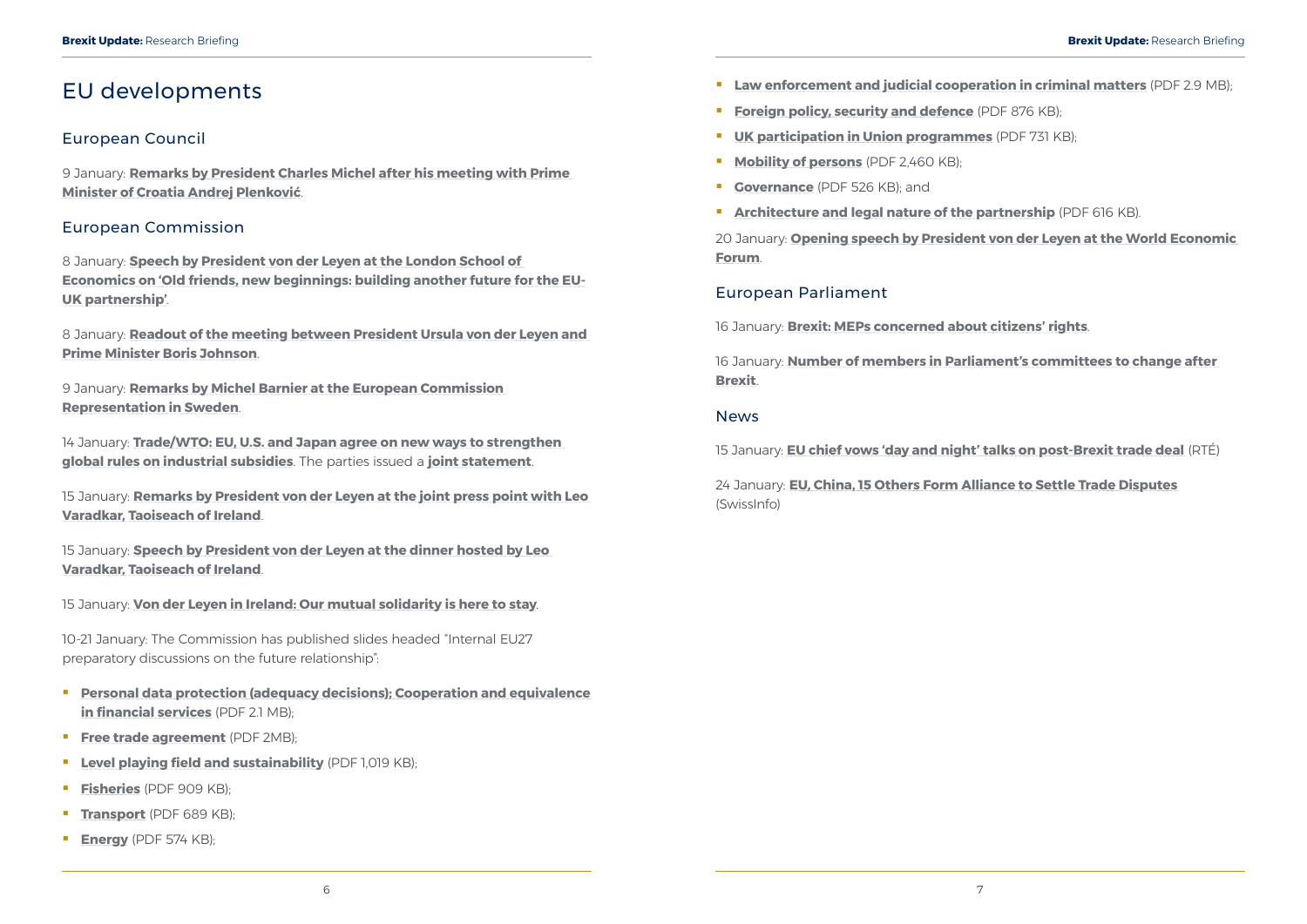## <span id="page-7-0"></span>UK developments

### UK Government

7 January: **[European Union \(Withdrawal Agreement\) Bill: Regulatory Policy](https://www.gov.uk/government/publications/european-union-withdrawal-agreement-bill-rpc-opinion)  [Committee opinion](https://www.gov.uk/government/publications/european-union-withdrawal-agreement-bill-rpc-opinion)**.

8 January: **[A vision for future farming - Theresa Villiers' speech to Oxford](https://www.gov.uk/government/speeches/a-vision-for-future-farming)  [Farming Conference](https://www.gov.uk/government/speeches/a-vision-for-future-farming)**.

16 January: **[Agriculture Bill to boost environment and food production](https://www.gov.uk/government/news/agriculture-bill-to-boost-environment-and-food-production)**. Text of the **[Agriculture Bill](https://publications.parliament.uk/pa/bills/cbill/58-01/0007/20007.pdf)**, and the **[explanatory memorandum](https://publications.parliament.uk/pa/bills/cbill/58-01/0007/en/20007en.pdf)**.

20 January: **[Letters to the Devolved Administrations on the EU \(Withdrawal](https://www.gov.uk/government/publications/letters-to-the-devolved-administrations-on-the-eu-withdrawal-agreement-bill)  [Agreement\) Bill](https://www.gov.uk/government/publications/letters-to-the-devolved-administrations-on-the-eu-withdrawal-agreement-bill)** – Letter to **[Jeremy Miles](https://assets.publishing.service.gov.uk/government/uploads/system/uploads/attachment_data/file/859146/2020-10-20_Letter_to_Jeremy_Miles_AM.pdf)**; letter to **[Mike Russell](https://assets.publishing.service.gov.uk/government/uploads/system/uploads/attachment_data/file/859145/2020-10-20_Letter_to_Michael_Russell_MSP.pdf)**.

#### House of Commons

7 January: **[First Committee day of the European Union \(Withdrawal Agreement\)](https://hansard.parliament.uk/commons/2020-01-07/debates/C5ADC5C3-0008-4CBB-81D6-717666FC7C4B/EuropeanUnion(WithdrawalAgreement)Bill)  [Bill](https://hansard.parliament.uk/commons/2020-01-07/debates/C5ADC5C3-0008-4CBB-81D6-717666FC7C4B/EuropeanUnion(WithdrawalAgreement)Bill)**.

8 January: **[Prime Ministers questions](https://hansard.parliament.uk/commons/2020-01-08/debates/E6EBBCF4-DA73-4E01-980C-3EBC01EE2DB3/Engagements)**.

8 January: **[Second Committee day of the European Union \(Withdrawal](https://hansard.parliament.uk/commons/2020-01-08/debates/4E741301-D874-401D-BC87-F023AAB86B49/EuropeanUnion(WithdrawalAgreement)Bill)  [Agreement\) Bill](https://hansard.parliament.uk/commons/2020-01-08/debates/4E741301-D874-401D-BC87-F023AAB86B49/EuropeanUnion(WithdrawalAgreement)Bill)**.

8 January: **[European Union \(Withdrawal\) Acts motion](https://hansard.parliament.uk/commons/2020-01-08/debates/1B353E6C-099E-4573-A5CC-D03948221CE1/EuropeanUnion(Withdrawal)Acts)**.

9 January: A series of Exiting the European Union questions, starting with **[Marking](https://hansard.parliament.uk/commons/2020-01-09/debates/0C73CE1D-CD7E-433C-8986-6ED28B278640/MarkingExitDay)  [Exit Day](https://hansard.parliament.uk/commons/2020-01-09/debates/0C73CE1D-CD7E-433C-8986-6ED28B278640/MarkingExitDay)**.

9 January: **[Third Reading of the European Union \(Withdrawal Agreement\) Bill](https://hansard.parliament.uk/commons/2020-01-09/debates/D0792D24-67D7-484C-B94F-3A7D43685852/EuropeanUnion(WithdrawalAgreement)Bill)**.

13 January: Debate on **[Britain in the World](https://hansard.parliament.uk/commons/2020-01-13/debates/3C015023-C583-4D04-91DC-77AFC1994182/BritainInTheWorld)**.

15 January: Wales questions: **[Shared Prosperity Fund](https://hansard.parliament.uk/commons/2020-01-15/debates/9832D298-826E-4598-8797-F34C73F8CDCB/SharedProsperityFund)**.

15 January: **[Prime Ministers questions](https://hansard.parliament.uk/commons/2020-01-15/debates/2CA2C0F3-F47F-4201-AFB2-3D951B3C2F29/Engagements)**, **[Constitutional Reform](https://hansard.parliament.uk/commons/2020-01-15/debates/FA60A4D9-47C6-4CA1-8A0A-626B3828761B/ConstitutionalReform)**, and **[further](https://hansard.parliament.uk/commons/2020-01-15/debates/F262C685-F555-49BB-84CF-B102C1569BE1/Engagements)  [questions](https://hansard.parliament.uk/commons/2020-01-15/debates/F262C685-F555-49BB-84CF-B102C1569BE1/Engagements)**.

16 January: Digital, Culture, Media and Sport questions: **[Leaving the EU: Creative](https://hansard.parliament.uk/commons/2020-01-16/debates/46AAFD12-D4B2-48BF-B542-A4EF4816FD90/LeavingTheEUCreativeIndustries)  [Industries](https://hansard.parliament.uk/commons/2020-01-16/debates/46AAFD12-D4B2-48BF-B542-A4EF4816FD90/LeavingTheEUCreativeIndustries)**.

16 January: Attorney General questions: **[Leaving the EU: Human Rights](https://hansard.parliament.uk/commons/2020-01-16/debates/54496335-2C79-4CDC-8AC3-7A5F3FE5AF54/LeavingTheEUHumanRights)**.

21 January: Business, Energy and Industrial Strategy questions: **[Leaving the EU:](https://hansard.parliament.uk/commons/2020-01-21/debates/F25B0341-2888-464D-AFCB-EC3EB7DF3E40/LeavingTheEUBusinessesInScotland)  [Businesses in Scotland](https://hansard.parliament.uk/commons/2020-01-21/debates/F25B0341-2888-464D-AFCB-EC3EB7DF3E40/LeavingTheEUBusinessesInScotland)**.

21 January: Second Reading of the **[Direct Payments to Farmers \(Legislative](https://hansard.parliament.uk/commons/2020-01-21/debates/35DD1ED8-A9B2-47CB-B7F8-5C335D63D5ED/DirectPaymentsToFarmers(LegislativeContinuity)Bill)  [Continuity\) Bill](https://hansard.parliament.uk/commons/2020-01-21/debates/35DD1ED8-A9B2-47CB-B7F8-5C335D63D5ED/DirectPaymentsToFarmers(LegislativeContinuity)Bill)**.

22 January: Cabinet Office questions: **[Leaving the EU: Departmental](https://hansard.parliament.uk/commons/2020-01-22/debates/1F78FA0F-BEEA-4565-A86C-1725A1BEC214/LeavingTheEUDepartmentalPreparedness)  [Preparedness](https://hansard.parliament.uk/commons/2020-01-22/debates/1F78FA0F-BEEA-4565-A86C-1725A1BEC214/LeavingTheEUDepartmentalPreparedness)**.

22 January: **[Prime Ministers questions](https://hansard.parliament.uk/commons/2020-01-22/debates/6B6FAD67-CA8C-4AF2-9CC9-07F6175ABC4C/Engagements)**.

22 January: Consideration of Lords amendments: **[European Union \(Withdrawal](https://hansard.parliament.uk/commons/2020-01-22/debates/7D35E1A9-CB17-4503-A8AF-8E8E30169A95/EuropeanUnion(WithdrawalAgreement)Bill)  [Agreement\) Bill](https://hansard.parliament.uk/commons/2020-01-22/debates/7D35E1A9-CB17-4503-A8AF-8E8E30169A95/EuropeanUnion(WithdrawalAgreement)Bill)**.

22 January: Westminster Hall debate: **[Commission on Justice in Wales](https://hansard.parliament.uk/commons/2020-01-22/debates/45A32F4F-4FD7-4AE5-99B6-2780FD13082B/CommissionOnJusticeInWales)**.

#### House of Lords

7 January: Question on **[British Citizens: Working Abroad](https://hansard.parliament.uk/Lords/2020-01-07/debates/E85F68CB-CDD0-4FE2-8073-F65232E67DA3/BritishCitizensWorkingAbroad)**.

7 January: Debate on the **[Queen's Speech](https://hansard.parliament.uk/Lords/2020-01-07/debates/F94C76BC-6327-4A10-8B85-8F91DF03D8DF/Queen’SSpeech)** and **[continued](https://hansard.parliament.uk/Lords/2020-01-07/debates/4BE7E619-C7ED-43E2-B7C7-0BB9D05B1EAF/Queen’SSpeech)**.

8 January: Debate on the **[Queen's Speech](https://hansard.parliament.uk/Lords/2020-01-08/debates/85320472-1F49-424F-81FE-691B0D3BF1F3/Queen’SSpeech)**.

8 January: **Motion on the** *[European Union \(Withdrawal\) \(No. 2\) Act 2019](https://hansard.parliament.uk/Lords/2020-01-08/debates/349DE614-4488-4A24-A619-05AC3FC8B5CB/EuropeanUnion(Withdrawal)(No2)Act2019)*.

8 January: **Motion on the** *[European Union \(Withdrawal\) Act 2018](https://hansard.parliament.uk/Lords/2020-01-08/debates/D53F7F09-36D5-418A-B01D-13F87CFD3A4F/EuropeanUnion(Withdrawal)Act2018)*.

9 January: Debate on the **[Queen's Speech](https://hansard.parliament.uk/Lords/2020-01-09/debates/8D354643-AF8F-4906-A0F8-CC4A027D47AD/Queen’SSpeech)**.

9 January: **[First Reading of the European Union \(Withdrawal Agreement\) Bill](https://hansard.parliament.uk/Lords/2020-01-09/debates/0B2509BB-77AE-44FD-B003-0D64C7A1ABD9/EuropeanUnion(WithdrawalAgreement)Bill)**.

13 January: **[Second Reading of the European Union \(Withdrawal Agreement\) Bill](https://hansard.parliament.uk/Lords/2020-01-13/debates/8EE15EAD-6927-4613-AC95-DA6B64711D28/EuropeanUnion(WithdrawalAgreement)Bill)**.

14 January: **[First Committee day of the European Union \(Withdrawal Agreement\)](https://hansard.parliament.uk/Lords/2020-01-14/debates/71234BAC-F4F0-4F9E-8F68-9A4F47CC7472/EuropeanUnion(WithdrawalAgreement)Bill)  [Bill](https://hansard.parliament.uk/Lords/2020-01-14/debates/71234BAC-F4F0-4F9E-8F68-9A4F47CC7472/EuropeanUnion(WithdrawalAgreement)Bill)**, and **[continued](https://hansard.parliament.uk/Lords/2020-01-14/debates/009CC3F1-FD31-4655-90EF-455FDA91B644/EuropeanUnion(WithdrawalAgreement)Bill)**.

15 January: **[Second Committee day of the European Union \(Withdrawal](https://hansard.parliament.uk/Lords/2020-01-15/debates/4D00993A-2CE7-4DDF-AE44-AE73456A7B96/EuropeanUnion(WithdrawalAgreement)Bill)  [Agreement\) Bill](https://hansard.parliament.uk/Lords/2020-01-15/debates/4D00993A-2CE7-4DDF-AE44-AE73456A7B96/EuropeanUnion(WithdrawalAgreement)Bill)**, and **[continued](https://hansard.parliament.uk/Lords/2020-01-15/debates/DEE80FF8-97FE-4961-97E1-7EC69CFE4DEC/EuropeanUnion(WithdrawalAgreement)Bill)**.

16 January: **[Third Committee day of the European Union \(Withdrawal](https://hansard.parliament.uk/Lords/2020-01-16/debates/E966FD8D-C2B9-4BBE-88FF-739E13BE367C/EuropeanUnion(WithdrawalAgreement)Bill)  [Agreement\) Bill](https://hansard.parliament.uk/Lords/2020-01-16/debates/E966FD8D-C2B9-4BBE-88FF-739E13BE367C/EuropeanUnion(WithdrawalAgreement)Bill)**, and **[continued](https://hansard.parliament.uk/Lords/2020-01-16/debates/3B88FEAD-25EC-4DA0-8344-EAFC0EA3FFAE/EuropeanUnion(WithdrawalAgreement)Bill)**.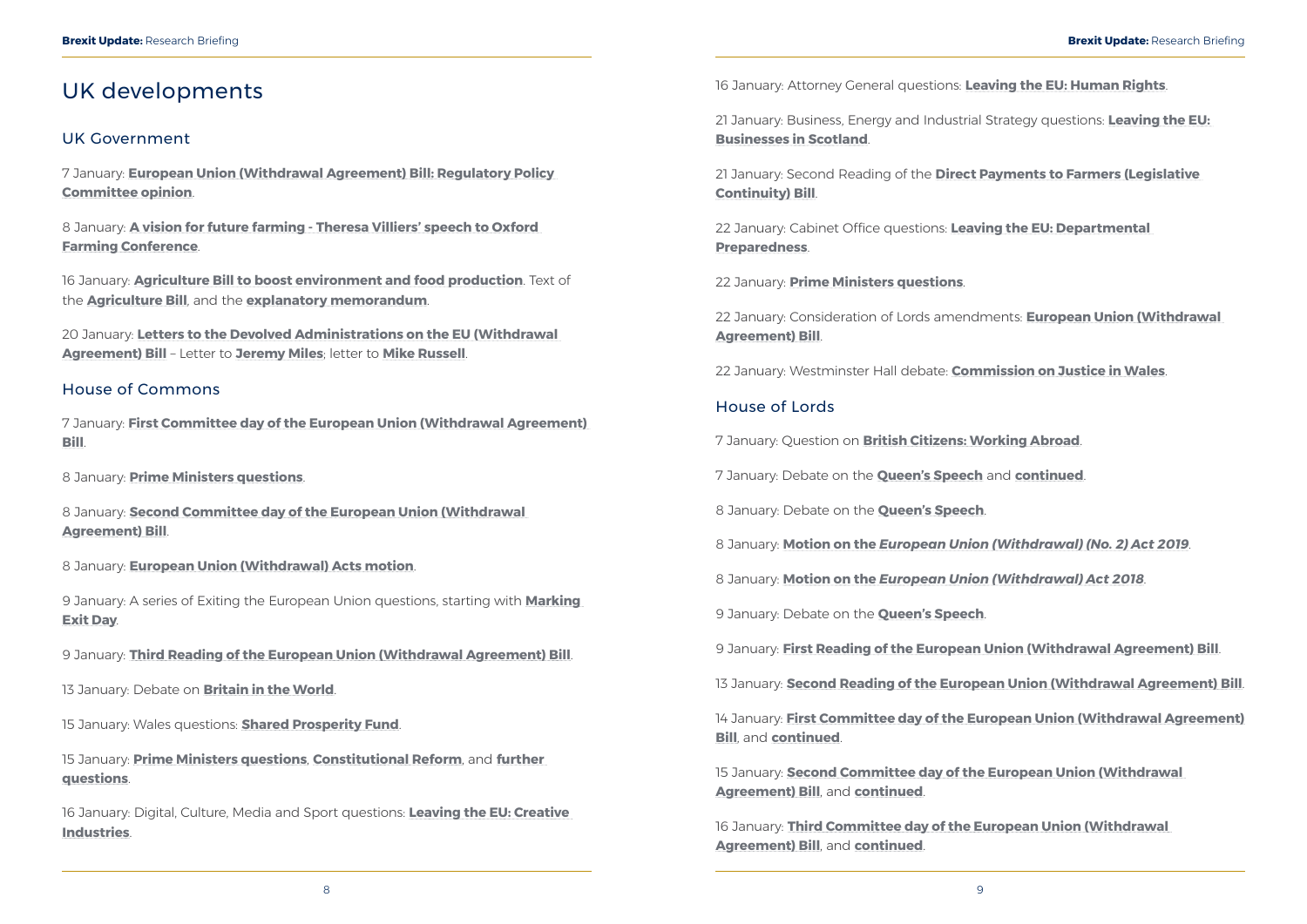<span id="page-8-0"></span>20 January: **[First Report Day of the European Union \(Withdrawal Agreement\)](https://hansard.parliament.uk/Lords/2020-01-20/debates/396570D8-4F9D-431B-B907-3CE6AEE077F1/EuropeanUnion(WithdrawalAgreement)Bill)  [Bill](https://hansard.parliament.uk/Lords/2020-01-20/debates/396570D8-4F9D-431B-B907-3CE6AEE077F1/EuropeanUnion(WithdrawalAgreement)Bill)**.

21 January: **[Second Report Day of the European Union \(Withdrawal Agreement\)](https://hansard.parliament.uk/Lords/2020-01-21/debates/EE4D93F9-2E96-4491-B70E-10EF7A648601/EuropeanUnion(WithdrawalAgreement)Bill)  [Bill](https://hansard.parliament.uk/Lords/2020-01-21/debates/EE4D93F9-2E96-4491-B70E-10EF7A648601/EuropeanUnion(WithdrawalAgreement)Bill)**, and **[continued](https://hansard.parliament.uk/Lords/2020-01-21/debates/0B422782-6258-4FF1-B915-3BA5D6A494A8/EuropeanUnion(WithdrawalAgreement)Bill)**, and **[Third Reading](https://hansard.parliament.uk/Lords/2020-01-21/debates/84B94A0E-5545-44CD-8055-32CE232201FC/EuropeanUnion(WithdrawalAgreement)Bill)**.

22 January: Motions on Commons Amendments to the **[European Union](https://hansard.parliament.uk/Lords/2020-01-22/debates/09CDAC60-2C06-47CB-A373-99C52693E758/EuropeanUnion(WithdrawalAgreement)Bill)  [\(Withdrawal Agreement\) Bill](https://hansard.parliament.uk/Lords/2020-01-22/debates/09CDAC60-2C06-47CB-A373-99C52693E758/EuropeanUnion(WithdrawalAgreement)Bill)**.

#### Committees

#### Constitution

10 January: **[Letter from Lord Callanan, Minister of State for Exiting the European](https://www.parliament.uk/documents/lords-committees/constitution/Lord-Callanan-to-Baroness-Taylor-of-Bolton.pdf)  [Union, to Baroness Taylor of Bolton, on the European Union \(Withdrawal](https://www.parliament.uk/documents/lords-committees/constitution/Lord-Callanan-to-Baroness-Taylor-of-Bolton.pdf)  [Agreement\) Bill](https://www.parliament.uk/documents/lords-committees/constitution/Lord-Callanan-to-Baroness-Taylor-of-Bolton.pdf)** (PDF 57.48 KB).

14 January: **[Report on the Withdrawal Agreement Bill](https://www.parliament.uk/business/committees/committees-a-z/lords-select/constitution-committee/news-parliament-2019/eu_wab_report2020/)** – Report: **[European Union](https://publications.parliament.uk/pa/ld5801/ldselect/ldconst/5/502.htm)  [\(Withdrawal Agreement\) Bill](https://publications.parliament.uk/pa/ld5801/ldselect/ldconst/5/502.htm)**.

Delegated Powers and Regulatory Reform

8 January: **[CLA welcomes Environment Secretary's comments at The Oxford](https://www.cla.org.uk/cla-welcomes-environment-secretary’s-comments-oxford-farming-conference)  [Farming Conference](https://www.cla.org.uk/cla-welcomes-environment-secretary’s-comments-oxford-farming-conference)** (Country Land and Business Association (CLA))

9 January: Report on the **[European Union \(Withdrawal Agreement\) Bill](https://publications.parliament.uk/pa/ld5801/ldselect/lddelreg/3/303.htm)**.

#### EU Select

10 January: **[Brexit: revised Withdrawal Agreement and Political Declaration](https://www.parliament.uk/business/committees/committees-a-z/lords-select/eu-select-committee-/news-parliament-2019/withdrawal-agreement-report-published/)  [report published by Committee](https://www.parliament.uk/business/committees/committees-a-z/lords-select/eu-select-committee-/news-parliament-2019/withdrawal-agreement-report-published/)** - Report: **[Brexit: the revised Withdrawal](https://publications.parliament.uk/pa/ld5801/ldselect/ldeucom/4/402.htm)  [Agreement and Political Declaration](https://publications.parliament.uk/pa/ld5801/ldselect/ldeucom/4/402.htm)**.

10 January 2020 - **[Letter from Lord Callanan on the European Union \(Withdrawal](https://www.parliament.uk/documents/lords-committees/eu-select/Correspondence-2020/lord-callanan-withdrawal-bill.pdf)  [Agreement\) Bill](https://www.parliament.uk/documents/lords-committees/eu-select/Correspondence-2020/lord-callanan-withdrawal-bill.pdf)** (PDF 111 KB).

14 January: **[Letter from Rt Hon Stephen Barclay MP, Secretary of State for Exiting](https://www.parliament.uk/documents/lords-committees/eu-select/Correspondence-2020/stephen-barclay-letter-jan.pdf)  [the EU regarding invitation to appear before the Committee](https://www.parliament.uk/documents/lords-committees/eu-select/Correspondence-2020/stephen-barclay-letter-jan.pdf)**, and the **[Chair's](https://www.parliament.uk/documents/lords-committees/eu-select/Correspondence-2020/kinnoull-letter-dexeu-jan.pdf)  [reply](https://www.parliament.uk/documents/lords-committees/eu-select/Correspondence-2020/kinnoull-letter-dexeu-jan.pdf)**.

22 January: **[Committee publishes its eighteenth treaty report](https://www.parliament.uk/business/committees/committees-a-z/lords-select/eu-select-committee-/news-parliament-2019/eighteenth-international-agreements-report/)** – Report: **[Scrutiny](https://publications.parliament.uk/pa/ld5801/ldselect/ldeucom/9/902.htm)  [of international agreements; treaties considered on 21 January 2020](https://publications.parliament.uk/pa/ld5801/ldselect/ldeucom/9/902.htm)**.

#### News

7 January: **[Brexit could lead to squid war in the Falklands](https://www.fis.com/fis/worldnews/worldnews.asp?monthyear&day=7&id=105926&l=e&special&ndb=1+target%3D)** (Fish and Information Services)

13 January: **[Brexit threat to N Ireland](https://fishingnews.co.uk/news/brexit-threat-to-n-ireland/)** (Fishing News)

16 January: **[CLA President calls for more clarity on transition following release of](https://www.cla.org.uk/cla-president-calls-more-clarity-transition-following-release-agriculture-bill)  [Agriculture Bill](https://www.cla.org.uk/cla-president-calls-more-clarity-transition-following-release-agriculture-bill)** (CLA)

17 January: **[UK Shared Prosperity Fund - What do Britain's less prosperous](https://static1.squarespace.com/static/5bb773c49b7d1510743e696f/t/5e1353d042d66e7ee6157cd2/1578324946662/UKSPF+Jan+2020.pdf)  [places need from post-Brexit funding?](https://static1.squarespace.com/static/5bb773c49b7d1510743e696f/t/5e1353d042d66e7ee6157cd2/1578324946662/UKSPF+Jan+2020.pdf)** (PDF 684 KB) (Industrial Communities Alliance)

18 January: **[BCC responds to Chancellor's comments on post-Brexit regulation](https://www.britishchambers.org.uk/news/2020/01/bcc-responds-to-chancellors-comments-on-post-brexit-regulation)** (British Chambers of Commerce)

20 January: **[Brexit trade-off danger](https://fishingnews.co.uk/news/brexit-trade-off-danger-photo-epa/)** (Fishing News)

20 January: **[Devil is in the detail on Brexit](https://fta.co.uk/media/press-releases/2020/january-2020/devil-is-in-the-detail-on-brexit-says-fta)** (Freight Transport Association (FTA))

21 January: **[Vital logistics workers should be excluded from restrictive](https://fta.co.uk/media/press-releases/2020/january-2020/vital-logistics-workers-should-be-excluded-from-re)  [immigration policy](https://fta.co.uk/media/press-releases/2020/january-2020/vital-logistics-workers-should-be-excluded-from-re)** (FTA)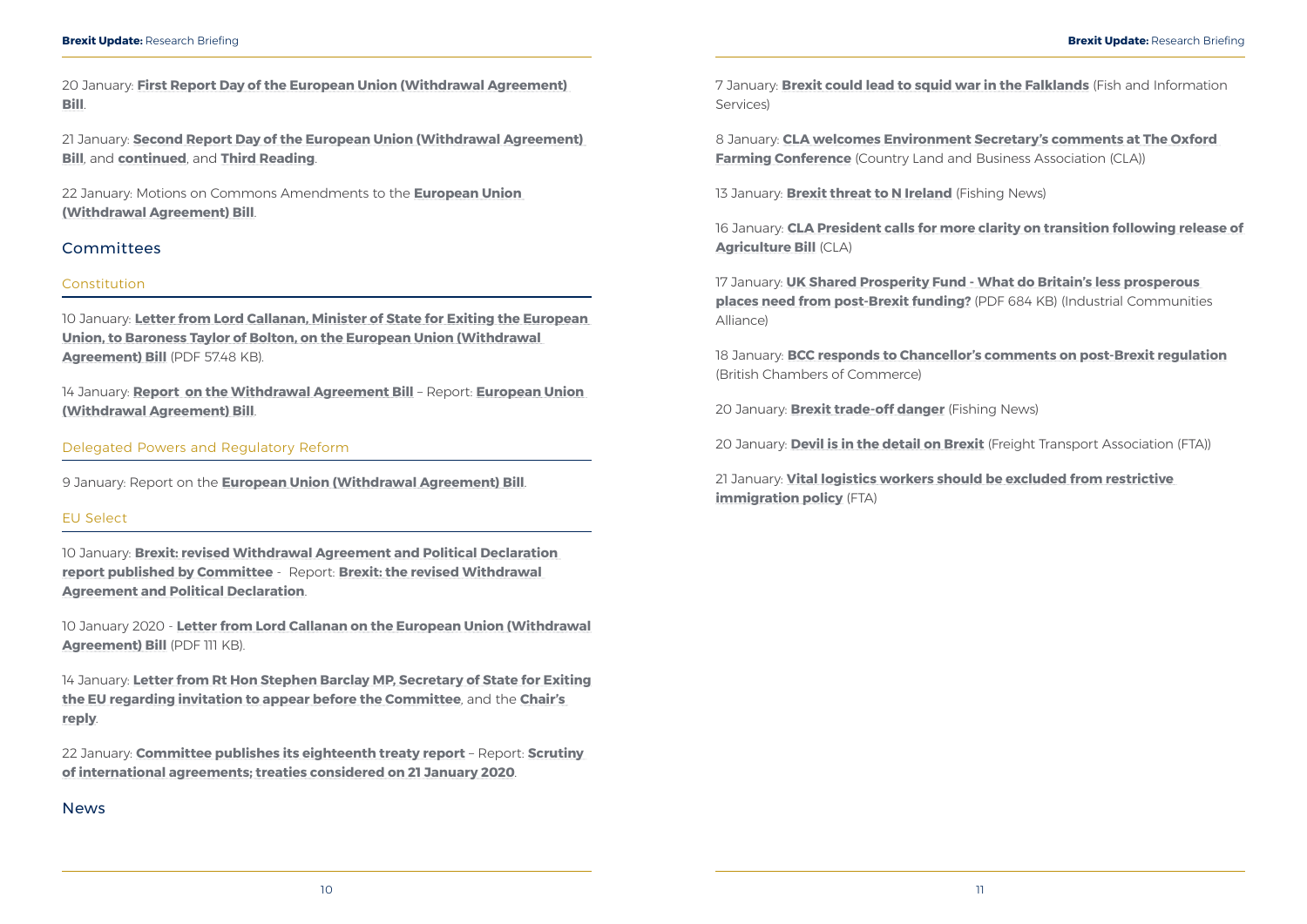## <span id="page-9-0"></span>Scotland

### Scottish Parliament

Brexit Update: **[10 January](https://www.parliament.scot/SPICeResources/Research%20briefings%20and%20fact%20sheets/SPICe_Brexit_update_2020.01.10.pdf)**.

Scottish Parliament Information Centre (SPICe) publications: **[The revised](https://digitalpublications.parliament.scot/ResearchBriefings/Report/2020/1/6/The-revised--European-Union--Withdrawal-Agreement-Bill---Implications-for-Scotland)  [\(European Union\) Withdrawal Agreement Bill - Implications for Scotland](https://digitalpublications.parliament.scot/ResearchBriefings/Report/2020/1/6/The-revised--European-Union--Withdrawal-Agreement-Bill---Implications-for-Scotland)**.

20 January: SPICe launched its **[post-Brexit hub](https://scottishparliamentinformationcentre.org/)**. The hub is a one-stop-shop for information on arrangements in the UK post-Brexit, including common frameworks, inter-governmental relations and key Brexit related legislation.

8 January: Finance and Constitution Committee: Debate on the **[legislative consent](http://www.parliament.scot/parliamentarybusiness/report.aspx?r=12447)  [memorandum for the European Union \(Withdrawal Agreement\) Bill](http://www.parliament.scot/parliamentarybusiness/report.aspx?r=12447)**.

8 January: Debate on consent for the **[European Union \(Withdrawal Agreement\)](http://www.parliament.scot/parliamentarybusiness/report.aspx?r=12446&i=112508)  [Bill](http://www.parliament.scot/parliamentarybusiness/report.aspx?r=12446&i=112508)**.

14 January: Environment, Climate Change and Land Reform Committee: Evidence session on **[European Union Exit: Environmental Principles and Governance](http://www.parliament.scot/parliamentarybusiness/report.aspx?r=12463&i=112677)**.

16 January: Culture, Tourism, Europe and External Affairs Committee: Evidence session on **[Article 50 \(Northern Ireland Protocol\)](http://www.parliament.scot/parliamentarybusiness/report.aspx?r=12464&i=112680)**.

### Scottish Government

11 January: **[Questionnaire on Scottish-Irish relations](https://www.gov.scot/news/questionnaire-on-scottish-irish-relations/)**.

13 January: **[Simplifying CAP](https://www.gov.scot/news/simplifying-cap/)**.

15 January: **[Protecting Scotland's standards for trade](https://www.gov.scot/news/protecting-scotlands-standards-for-trade/)**.

20 January: **[EU citizens vital to Scotland](https://www.gov.scot/news/eu-citizens-vital-to-scotland/)**.

## Northern Ireland

### Northern Ireland Assembly

The Assembly publishes a **['Brexit Brief' newsletter and Brexit information](http://www.niassembly.gov.uk/assembly-business/brexit-brief/)**.

The Assembly's Research and Information Services has a **[Brexit Hub](http://www.niassembly.gov.uk/assembly-business/research-and-information-service-raise/brexit-and-ni/)** with information and links to resources on Brexit and Northern Ireland.

11 January: **[Appointment of the First Minister \(Arlene Foster\) and deputy First](http://aims.niassembly.gov.uk/officialreport/report.aspx?&eveDate=2020/01/11&docID=290745)  [Minister \(Michelle O'Neill\)](http://aims.niassembly.gov.uk/officialreport/report.aspx?&eveDate=2020/01/11&docID=290745)**.

20 January: Debate on consent for the **[European Union \(Withdrawal Agreement\)](http://aims.niassembly.gov.uk/officialreport/report.aspx?&eveDate=2020/01/20&docID=291366)  [Bill](http://aims.niassembly.gov.uk/officialreport/report.aspx?&eveDate=2020/01/20&docID=291366)**.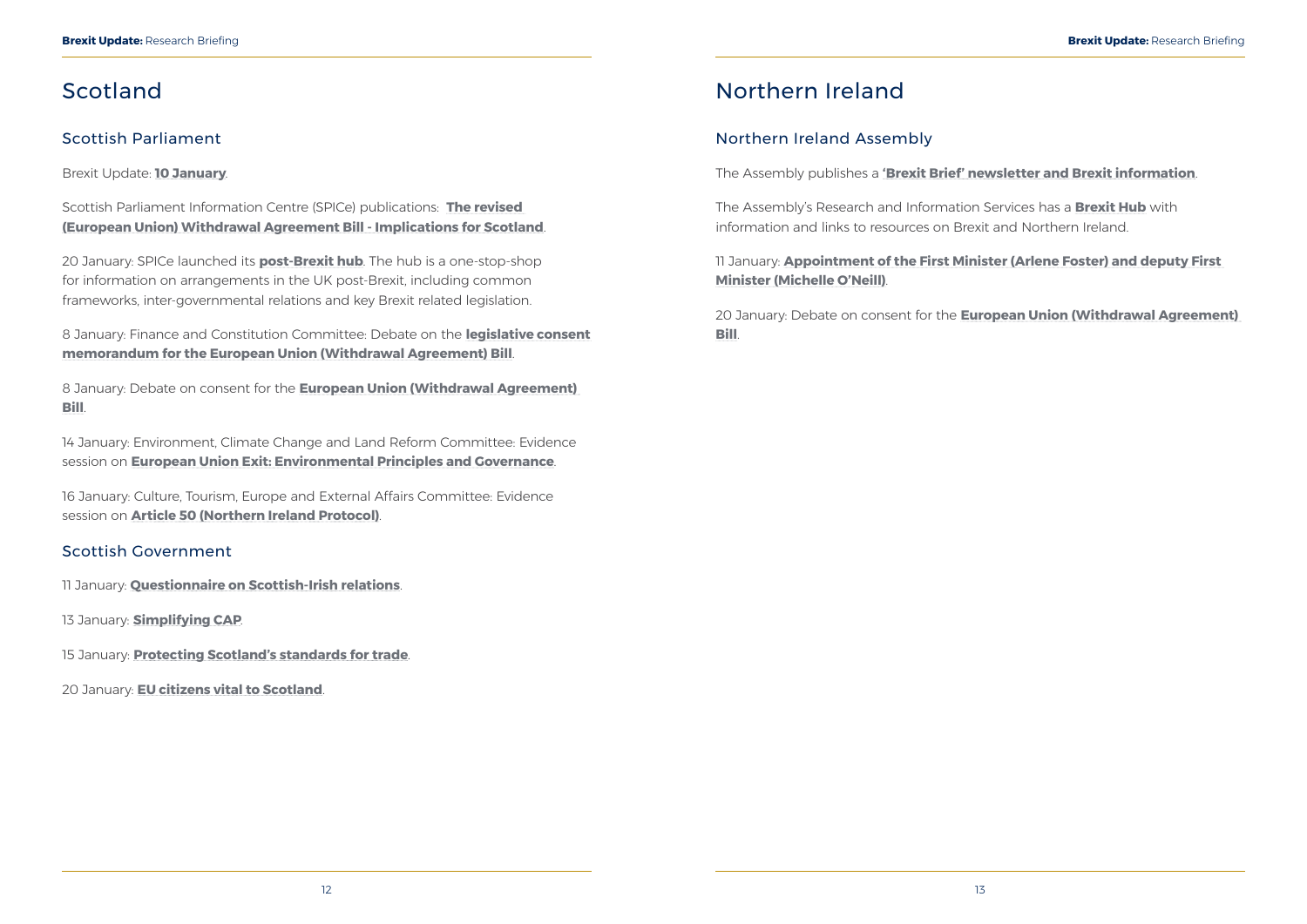## <span id="page-10-0"></span>UK-Ireland relations

15 January: **[Taoiseach welcomes EU Commission President von der Leyen on](https://merrionstreet.ie/en/News-Room/News/Taoiseach_welcomes_EU_Commission_President_von_der_Leyen_on_inaugural_visit_to_Dublin.html)  [inaugural visit to Dublin](https://merrionstreet.ie/en/News-Room/News/Taoiseach_welcomes_EU_Commission_President_von_der_Leyen_on_inaugural_visit_to_Dublin.html)**.

8 February: General Election in Ireland.

## Reports published

#### Houses of Parliament libraries

**[Withdrawal Agreement Bill: The financial settlement](https://commonslibrary.parliament.uk/brexit/the-eu/withdrawal-agreement-bill-the-financial-settlement/)**

**[The new EU Withdrawal Agreement Bill](https://researchbriefings.parliament.uk/ResearchBriefing/Summary/CBP-8776)**

**[European Union \(Withdrawal Agreement\) Bill: Briefing for Lords Stages](https://researchbriefings.parliament.uk/ResearchBriefing/Summary/LLN-2020-0011)**

**[The EU Settlement Scheme: A summary](https://commonslibrary.parliament.uk/home-affairs/immigration/the-eu-settlement-scheme-a-summary/)**

**[Brexit and the Northern Ireland border](https://commonslibrary.parliament.uk/brexit/policy/brexit-and-the-northern-ireland-border/)**

**[Slowing economic growth, Brexit and the productivity challenge](https://commonslibrary.parliament.uk/brexit/slowing-economic-growth-brexit-and-the-productivity-challenge/)**

**[The Erasmus Programme](https://researchbriefings.parliament.uk/ResearchBriefing/Summary/CBP-8326)**

#### UK in a Changing Europe

**[Post-Brexit trade deals: what do the public think?](https://ukandeu.ac.uk/post-brexit-trade-deals-what-do-the-public-think/)**

**[A Brexit trade deal by December 2020 won't be much of a deal at all](https://ukandeu.ac.uk/a-brexit-trade-deal-by-december-2020-wont-be-much-of-a-deal-at-all/)**

**[Northern Ireland continues to face acute Brexit uncertainty](https://ukandeu.ac.uk/northern-ireland-continues-to-face-acute-brexit-uncertainty/)**

**[Trade diversion and Brexit uncertainties](https://ukandeu.ac.uk/trade-diversion-and-brexit-uncertainties/)**

**[The Irish 2020 election and Brexit](https://ukandeu.ac.uk/the-irish-2020-election-and-brexit/)**

#### LSE Brexit

**[Troubling and unnecessary: the problems of precedent in clause 26\(1\) in the](https://blogs.lse.ac.uk/brexit/2020/01/14/troubling-and-unnecessary-the-problems-of-precedent-in-clause-261-in-the-withdrawal-agreement-bill/)  [Withdrawal Agreement Bill](https://blogs.lse.ac.uk/brexit/2020/01/14/troubling-and-unnecessary-the-problems-of-precedent-in-clause-261-in-the-withdrawal-agreement-bill/)**

**[The Agriculture Bill is radical, but it may not be enough to sustain smaller](https://blogs.lse.ac.uk/brexit/2020/01/22/the-agriculture-bill-is-radical-but-it-may-not-be-enough-to-sustain-smaller-british-farms/)  [British farms](https://blogs.lse.ac.uk/brexit/2020/01/22/the-agriculture-bill-is-radical-but-it-may-not-be-enough-to-sustain-smaller-british-farms/)**